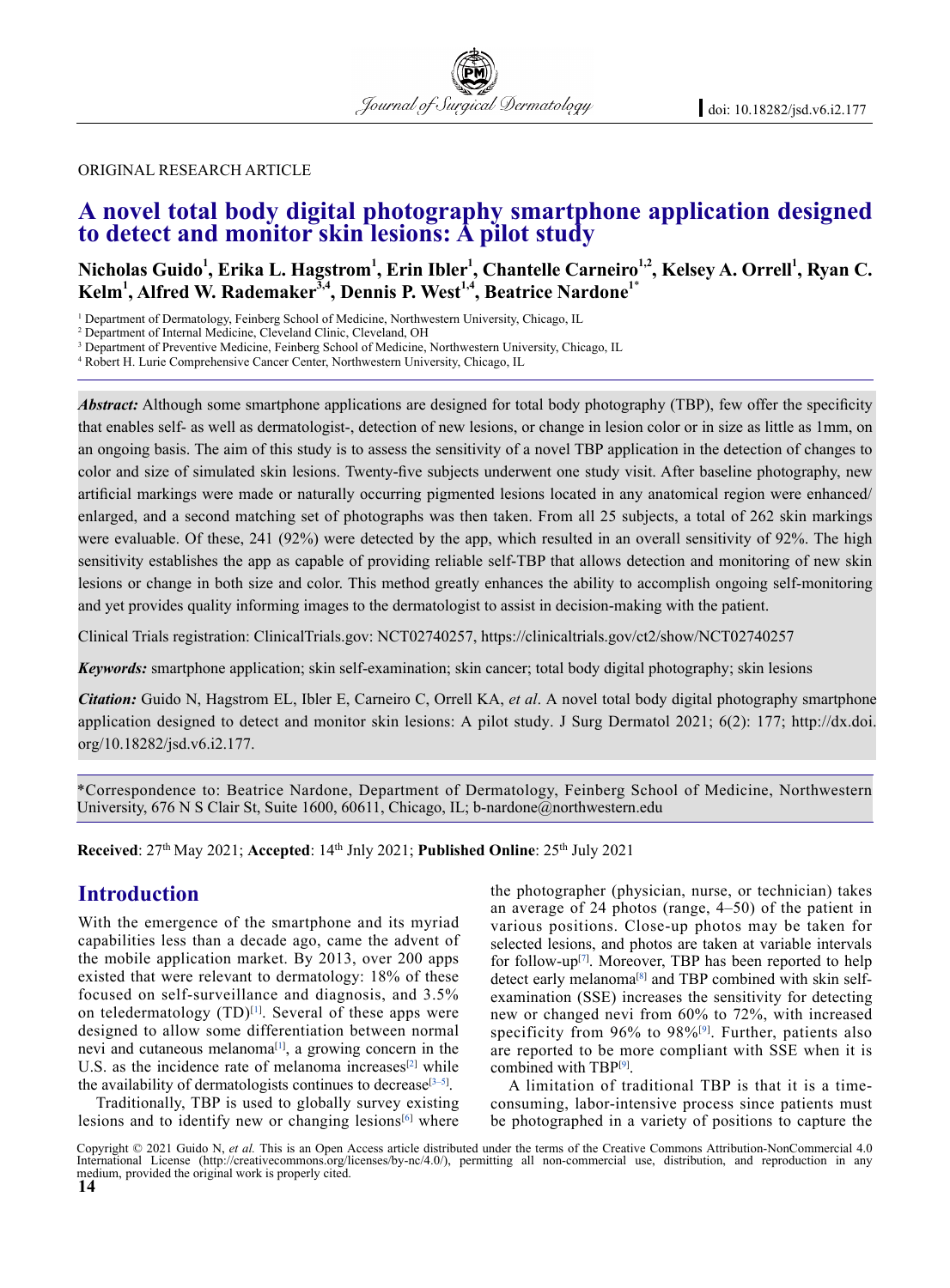entire body surface. An advantage of TBP is that it has been shown to be capable of detecting new or subtly changing skin lesions independent of an annual full body skin exam, allowing for better melanoma survival rates related to decreased depth of invasion at time of detection<sup>[8,10–12]</sup>. Limitations with office TBP include the time it takes to train staff, the duration of each photography session beyond normal clinic flow, and the cost of additional photography equipment and/or the photographer $[13]$ .

Although currently existing apps allow patients to accomplish TBP from home, there are few specific homebased apps that can detect new lesions or changes to lesions as small as 1mm as well as detect changes in color. The aim of this study is to assess the sensitivity of a new and novel home-based TBP app to detect new lesions and/or changes to lesions.

### **Materials and methods**

A convenience sample of 25 subjects participated in the study that was approved by the Northwestern University Institutional Review Board, and all participants provided written informed consent prior to participation.

Inclusion criteria were 18–85 years of age and selfreported Fitzpatrick skin type I-IV. Exclusion criteria included history of vitiligo or psoriasis (or any active dermatitic condition on the skin surface in the anatomical region to be studied).

The study population underwent one study visit where 2 sets of iPad® photographs were taken by the research team. Each set of images included 3–5 photographs of the relevant anatomic region. After the initial set of photographic images, artificial skin markers were made to either add simulated lesions to the skin of the relevant anatomic region and/or to enhance the subject's naturally-

occurring skin lesion (by use of a Sharpie™ brush tip permanent marker). The choice of permanent skin marker color was black, brown or red. After skin markings were made to each of the 3 anatomical regions, a comparable second set of photographic images was taken in order to determine if the app reliably detected the new marks and/or changes in size and/or color (**Figure1**).

#### **SkinIO smartphone application**

The app used for the study (SkinIO) is designed to be an enhanced full-body skin scanning system that works on mobile devices and tablets to track changes to skin over time with no additional imaging hardware. SkinIO enables smartphone photography of high-risk patients with 13 photographic poses to accomplish TBP using a mobile device. The images are automatically uploaded to a HIPAAcompliant server environment where they can be rapidly processed to detect most any skin "spot" as small as 1mm diameter and of most any color. Dermatologists are enabled to annotate the images and flag specific images for followup at any designated time interval.

SkinIO's proprietary image processing algorithm is comprised of several distinct processes that, either in parallel or in series, form the basis for SkinIO's skin lesion detection engine.

#### **Statistical analyses**

The sensitivity of the app to detect changes in skin marking size and/or color was assessed. Detected new changes were limited by study design to be those placed by use of the variously colored skin markers immediately after the first set of images and immediately before the second set of images. Sensitivity is defined as the rate of app-detected changes compared to the number of artificial skin markings.



**Figure 1.** Example of 3 out of 12 artificial markings in subject ID SP016: A) Photos taken with the app before adding artificial skin markings. **B**) Photos taken after adding artificial skin markings (red rectangle). **C**) Close-up of artificial skin markings: 1. Black (Width=2.2 mm; Height=2.4 mm); 2 red (Width=2.1 mm; Height=2.4 mm); 3 brown (Width 1.7 mm; Height=3.0 mm). All 3 artificial skin markings were correctly detected by the app.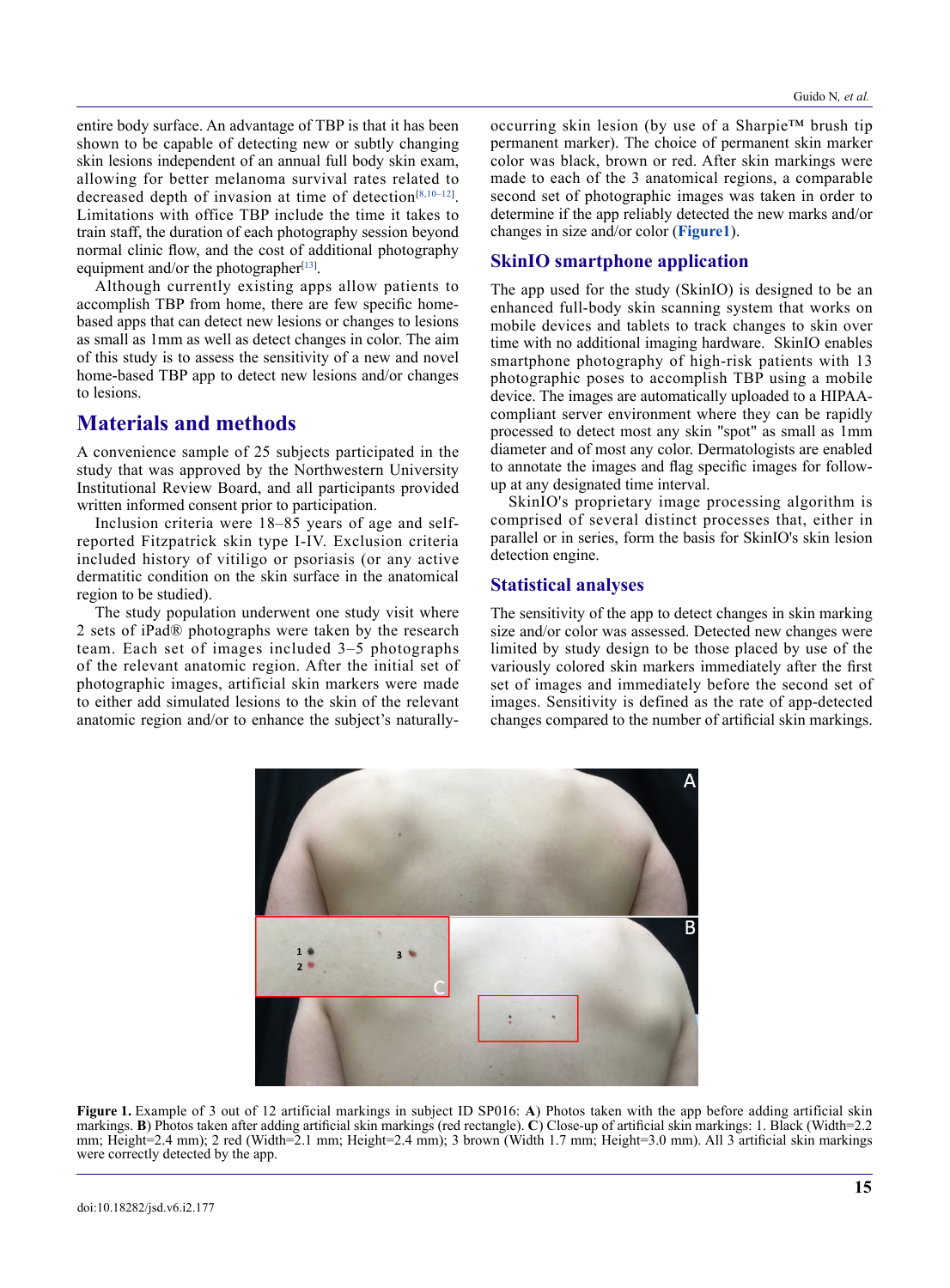The total number of artificial skin markings made by the researchers versus the total number of skin markings detected by the app informed the determination of app sensitivity.

#### **Results**

A total of 25 subjects were enrolled and completed the study; 25 (Female= 14/Male= 11; mean age: 28yo; range 22–55yo; race: Asian= 3, White: 18, Unknown/Not reported=4). Of these, 9 subjects were self-reported as Fitzpatrick type II, 12 type III and 4 type IV.

Of these 25 subjects, a total of 269 skin lesions and/ or markings were targeted for study and 262 (97%) were evaluable within the image field. Of the 262 evaluable images, the TBP app detected 241, resulting in a sensitivity of 92% (**Table 1**).

**Table 1.** Number of artificial skin markings for each subject.

| Subject<br>ID | <b>Skin</b><br>markings | <b>Skin markings</b><br>evaluable within the<br>image field | Skin<br>markings<br>detected by<br><b>TBP</b> app |
|---------------|-------------------------|-------------------------------------------------------------|---------------------------------------------------|
| SP001         | 5                       | 5                                                           | $\overline{4}$                                    |
| SP002         | 7                       | 7                                                           | 6                                                 |
| SP006         | 9                       | 9                                                           | 9                                                 |
| SP007         | 9                       | 9                                                           | 8                                                 |
| <b>SP008</b>  | 9                       | 9                                                           | 8                                                 |
| SP009         | 10                      | 10                                                          | 10                                                |
| SP010         | 12                      | 12                                                          | 11                                                |
| SP011         | 10                      | 10                                                          | 8                                                 |
| SP012         | 13                      | 13                                                          | 13                                                |
| SP013         | 11                      | 11                                                          | 12                                                |
| SP014         | 9                       | 9                                                           | 6                                                 |
| SP015         | 11                      | 8                                                           | 8                                                 |
| SP016         | 12                      | 12                                                          | 11                                                |
| SP017         | 11                      | 11                                                          | 10                                                |
| SP018         | 11                      | 11                                                          | 10                                                |
| SP019         | 11                      | 11                                                          | 6                                                 |
| SP020         | 12                      | 11                                                          | 10                                                |
| SP021         | 13                      | 12                                                          | 11                                                |
| SP022         | 12                      | 12                                                          | 12                                                |
| SP023         | 11                      | 11                                                          | 10                                                |
| SP024         | 13                      | 13                                                          | 13                                                |
| SP025         | 12                      | 10                                                          | 10                                                |
| SP026         | 11                      | 11                                                          | 10                                                |
| SP027         | 13                      | 13                                                          | 13                                                |
| SP028         | 12                      | 12                                                          | 12                                                |
| Total         | 269                     | 262                                                         | 241                                               |

#### **Discussion**

The observed sensitivity in this study indicates that the app as utilized for TBP is both a reliable and convenient approach to monitor and detect changes to skin markings as small as 1mm in size and color.

Use of TBP to monitor patients with atypical/dysplastic nevi has been well underway since the late 1980's. By 1992, 41% of US residency programs reported use of TB $P^{[14]}$ . In 2000, 62% of dermatologists in academic institutions indicated that they use TBP, and in 2010, this increased to 71% of institutions<sup>[15]</sup>. Rice and colleagues surveyed 49 US dermatology departments in 2010 and found that 33 (67%) used TBP as a screening method; of those who used TBP, 11 (33%) used digital TBP alone, 11 (33%) used digital with printed images of TBP, and 11 (33%) used printed TBP images alone<sup>[13]</sup>.

Use of TBP images during skin self-examinations (SSEs) has been shown to improve patients' confidence in performing  $SSEs^{[9,16]}$  and to increase patients' sensitivity for detection of new or changing skin lesions compared to performance of SSE alone, without access to TBP images<sup>[9]</sup>. In one study, 44% of melanoma lesions were detected *in situ* with a small thickness in the group with baseline photography $[17]$ . Another study showed that baseline photography aids early detection of melanoma in long-term follow-up of high-risk patients<sup>[18]</sup>. A 5-year prospective observation study of 311 patients in Australia at "extreme high risk" for melanoma demonstrates the complementary effectiveness of TBP, dermoscopy, and sequential digital dermoscopy imaging in the diagnosis of melanoma<sup>[19]</sup>.

Although there have been recent improvements in the treatment of metastatic melanoma, early detection remains one of the most important strategies to reduce mortality. Evidence supporting this approach includes the recent population-based screening efforts, with initial results suggesting a nearly 50% decrease in melanoma mortality associated with skin cancer screening through total body skin examinations<sup>[20]</sup>. The fact that most melanomas (~65%) arise *de novo*, and are not contiguously associated with a melanocytic nevus, underscores the importance of identifying new lesions in addition to changing lesions to maximize sensitivity for melanoma detection $[21]$ .

Smartphone applications targeting skin cancer and melanoma, in particular, have often fallen short after undergoing validation studies, and several have been pulled from the market<sup>[22-24]</sup>. An important issue with apps reliant on automated algorithms has been misdiagnosis of melanoma, and the potential for delay in following up on lesions incorrectly classified as "low risk"<sup>[22-24]</sup>. Nevertheless, encouraging technological advancements have been made. Applications with mole mapping and photographic imaging have provided dermatologists with visual imagery they can compare over time $[25]$ , while smartphone capabilities (cameras, dermoscopy clip-ons, *etc*.) have provided physicians with the ability to store images and effectively triage referrals $[26]$ . The latter is particularly relevant since poor descriptive terms and lack of imaging from referring primary care doctors has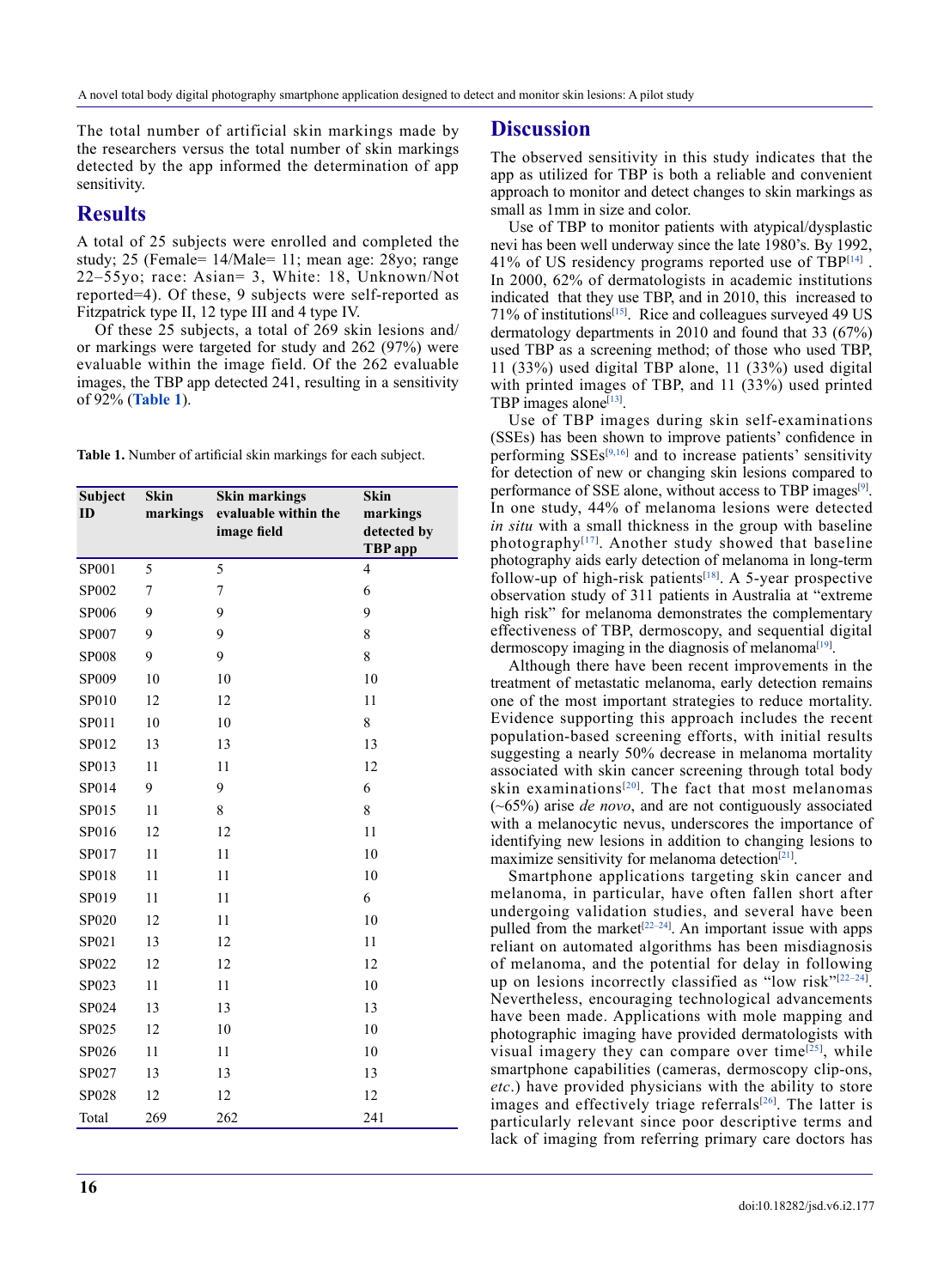been reported to lead to delayed follow-up of high risk patients<sup>[26]</sup>.

Teledermatology (TD) has shown promise in this field; it allows digital images with relevant clinical information to be transmitted securely to a consulting dermatologist $[27]$ . One TD app was shown to have 98% sensitivity and 94% specificity with skin lesion interpretation from photos taken by, and submitted by, patients<sup>[24]</sup>. A recent study evaluated the ability of a mobile smartphone app using novel fractal image analysis to guide diagnosis of pigmented lesions. The app had a sensitivity of 73% and a specificity of 88%, which was comparable to that observed with clinical diagnostic (sensitivity 88%, specificity  $97\%$ )<sup>[28]</sup>. However, like many TD apps, it did not require TBP<sup>[24]</sup>. Since melanoma can be located in anatomic regions that are difficult to see or reach, patients are more prone to not photograph such lesions<sup>[14]</sup>.

The SkinIO app is designed to provide patients at high risk for skin cancer with an easy-to-use app that will allow them to monitor skin lesions with built-in notification to the dermatologist for prompt attention to detectable changes in lesions or new lesions that may occur at most any anatomic site.

Multiple factors have worked against widespread adoption of TBP in the monitoring of patients at high risk for melanoma[24] . Some dermatologists maintain that TBP is not a helpful tool beyond clinical examination alone, given the scarcity of randomized clinical trials that have evaluated TBP<sup>[29]</sup>. Physicians cite other barriers including the additional time required to perform TBP, difficulties in obtaining reimbursement for TBP, and logistical/ financial constraints, such as the need to obtain software to securely organize and store patient digital images $[29]$ . US dermatology residents have reported little emphasis on learning TBP during training, and as many as 67.4% reportedly prefer additional education<sup>[13]</sup>.

From the patient perspective, TBP is often not covered by third party payors, leading to potentially significant outof-pocket expenses<sup>[29]</sup>. In some geographic regions, there is simply poor access to imaging centers that provide  $TBP^{[29]}$ . In addition to the time required to conduct TBP, poor patient acceptance and medical liability issues have been described as barriers to its use<sup> $[13]$ </sup>. The app in this study is designed to circumvent some of these barriers by minimizing the physician and staff time devoted to performing TBP. In our experience, smartphone photography of three anatomic regions was accomplished within 10 minutes. The app design avoids the cost of purchasing hardware.

#### **Conclusions**

Findings from this study inform the feasibility of the app to detect and monitor new skin lesions as well as variation in size and color.

Moreover, these findings support further exploration of the SkinIO app to determine its utility with longitudinal monitoring for detection of naturally-occurring changes to naturally occurring lesions, as well as validation of the methodology for improvement in outcome for patients at high risk for skin cancer. The demonstrated high sensitivity

provided by the app for longitudinal skin lesion monitoring represents a technological advance that clearly warrants further exploration.

#### **Funding Source**

Northwestern Memorial Foundation

## **Conflict of interest**

All the named authors do not have any conflict of interest to disclosure.

This study was approved by the Northwestern University Institutional Review Board (IRB).

#### **References**

- 1. Brewer AC, Endly DC, Henley J, Amir M, Sampson BP, *et al*. Mobile applications in dermatology. JAMA Dermatol 2013; 149(11): 1300–1304. doi: 10.1001/jamadermatol.2013.5517.
- 2. Kohler BA, Sherman RL, Howlader N, Jemal A, Ryerson AB, et al. Annual Report to the Nation on the Status of Cancer, 1975-2011, Featuring Incidence of Breast Cancer Subtypes by Race/Ethnicity, Poverty, and State. J Natl Cancer Inst 2015; 107(6): djv048. doi: 10.1093/jnci/djv048.
- 3. Suneja T, Smith ED, Chen GJ, Zipperstein KJ, Fleischer AB Jr, *et al*. Waiting times to see a dermatologist are perceived as too long by dermatologists: Implications for the dermatology workforce. Arch Dermatol 2001; 137(10): 1303–1307. doi:10.1001/archderm.137.10.1303.
- 4. Tsang MW, Resneck JS Jr. Even patients with changing moles face long dermatology appointment wait-times: A study of simulated patient calls to dermatologists. J Am Acad Dermatol 2006; 55(1): 54–58. doi: 10.1016/j.jaad.2006.04.001.
- 5. Jacobson CC, Resneck JS, Jr., Kimball AB. Generational differences in practice patterns of dermatologists in the United States: Implications for workforce planning. Arch Dermatol 2004; 140(12): 1477–1482. doi: 10.1001/ archderm.140.12.1477.
- 6. Hibler BP, Qi Q, Rossi AM. Current state of imaging in dermatology. Semin Cutan Med Surg 2016; 35(1): 2–8. doi: 10.12788/j.sder.2016.001.
- 7. Dengel LT, Petroni GR, Judge J, Chen D, Acton ST, *et al*. Total body photography for skin cancer screening. Int J Dermatol 2015; 54(11): 1250–1254. doi: 10.1111/ijd.12593.
- 8. Feit NE, Dusza SW, Marghoob AA. Melanomas detected with the aid of total cutaneous photography. Br J Dermatol 2004; 150(4): 706–714. doi: 10.1111/j.0007-0963.2004.05892.x.
- 9. Oliveria SA, Chau D, Christos PJ, Charles CA, Mushlin AI, *et al*. Diagnostic accuracy of patients in performing skin selfexamination and the impact of photography. Arch Dermatol 2004; 140(1): 57–62. doi: 10.1001/archderm.140.1.57.
- 10. Barnes LM, Nordlund JJ. The natural history of dysplastic nevi. A case history illustrating their evolution. Arch Dermatol 1987; 123(8): 1059–1061. doi:10.1001/ archderm.1987.01660320101021.
- 11. Halpern AC, Guerry Dt, Elder DE, Trock B, Synnestvedt M, *et al*. Natural history of dysplastic nevi. J Am Acad Dermatol 1993; 29(1): 51–57. doi: 10.1016/0190-9622(93)70151-I.
- 12. Rivers JK, Kopf AW, Vinokur AF, Rigel DS, Friedman RJ,*et al*. Clinical characteristics of malignant melanomas developing in persons with dysplastic nevi. Cancer 1990; 65(5): 1232–1236.
- 13. Terushkin V, Oliveria SA, Marghoob AA, Halpern AC. Use of and beliefs about total body photography and dermatoscopy among US dermatology training programs: An update. J